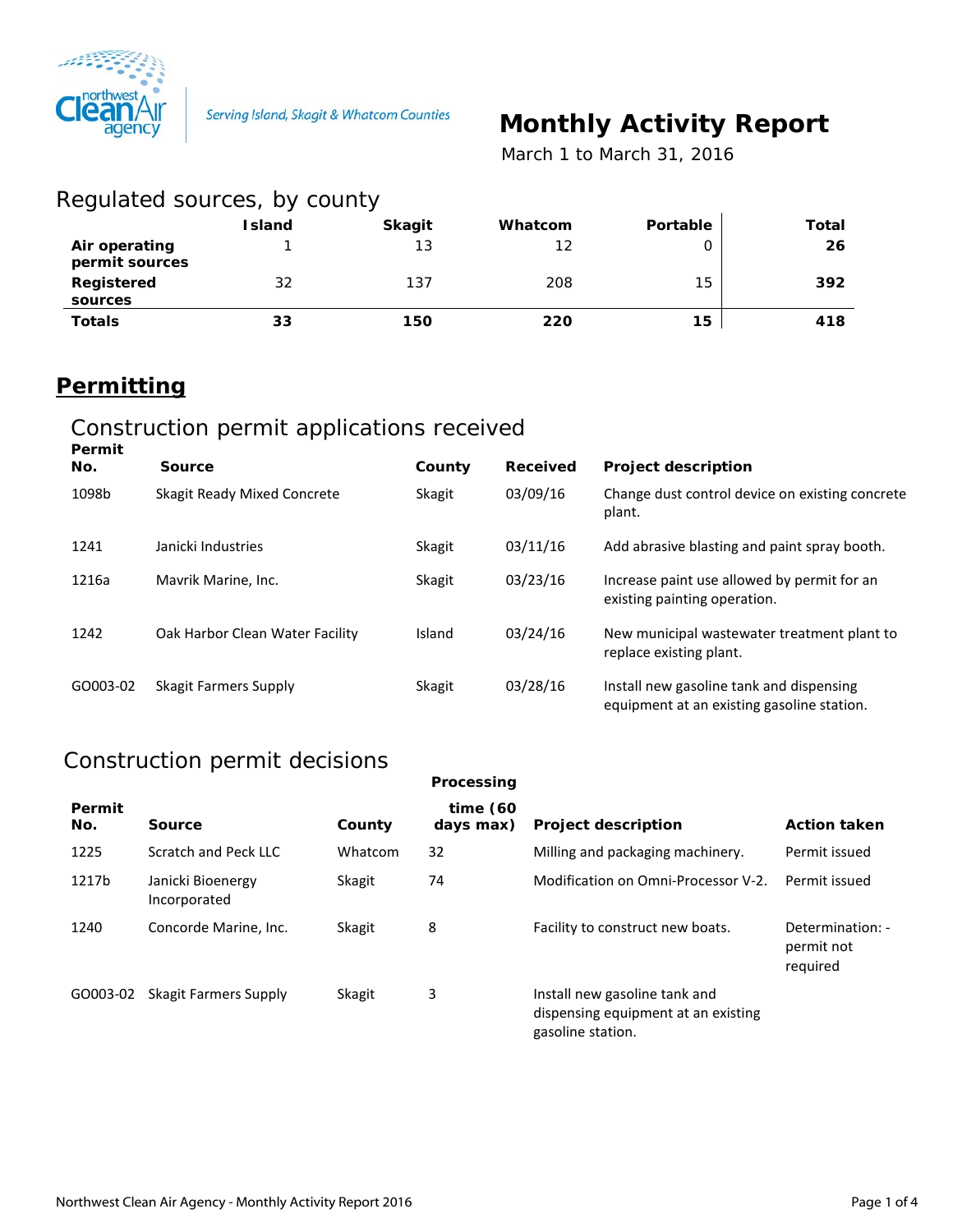#### **Enforcement**

#### Alleged violations

| Case<br>No. | <b>Issue</b><br>Date | Source                             | County  | Alleged violation description                                                                                                        |
|-------------|----------------------|------------------------------------|---------|--------------------------------------------------------------------------------------------------------------------------------------|
| 4197        | 03/17/16             | <b>Tractor Supply</b><br>Company   | Island  | Failure to obtain an asbestos survey prior to renovation (e.g.<br>removal of floor tile).                                            |
| 4198        | 03/17/16             | <b>Main Street</b><br>Collision II | Island  | Failure to maintain equipment. Painter training certification was not<br>on site. Failure to record monthly paint and solvent usage. |
| 4199        | 03/23/16             | Bellingham<br>AutoWorks            | Whatcom | Exceeded primer, paint, solvent and additive limits. Failure to<br>maintain records. Painters did not have required training.        |

#### Penalties issued

| Case<br>No. | Source                                    | County  | Amount  | Conditionally<br>reduced or<br>suspended <sup>1</sup> to | Alleged violation description                                                                                                                                                                    |
|-------------|-------------------------------------------|---------|---------|----------------------------------------------------------|--------------------------------------------------------------------------------------------------------------------------------------------------------------------------------------------------|
| 4195        | <b>IMCO</b> General<br>Construction, Inc. | Whatcom | \$2,071 | \$1.321                                                  | Illegal outdoor fire at a commercial operation inside<br>the Bellingham urban growth area (UGA).                                                                                                 |
| 4175a       | Chemtrade<br>Solutions LLC                | Skagit  | \$4,000 | \$4,000                                                  | Excess sulfuric acid mist (H2SO4) emissions from the<br>acid plant stack due to a preventable failure of an<br>analyzer during startup. Excess emissions were<br>estimated to be 765.5 lb H2SO4. |

### Industry reports of process upsets with potential excess emissions

| Date     | <b>Source</b>                           | County  |
|----------|-----------------------------------------|---------|
| 03/10/16 | Shell Puget Sound Refinery              | Skagit  |
| 03/11/16 | Phillips 66 Company                     | Whatcom |
| 03/10/16 | Chemtrade Solutions LLC                 | Skagit  |
| 03/11/16 | Tesoro Refining & Marketing Company LLC | Skagit  |

 $\overline{a}$ 

<span id="page-1-0"></span><sup>&</sup>lt;sup>1</sup> In some cases, NWCAA offers air pollution sources the opportunity to reduce their penalty by agreeing to specific actions that go beyond compliance requirements. Alternatively, a portion of a penalty may be suspended, holding the remainder of the penalty due if the violation is repeated within 5 years.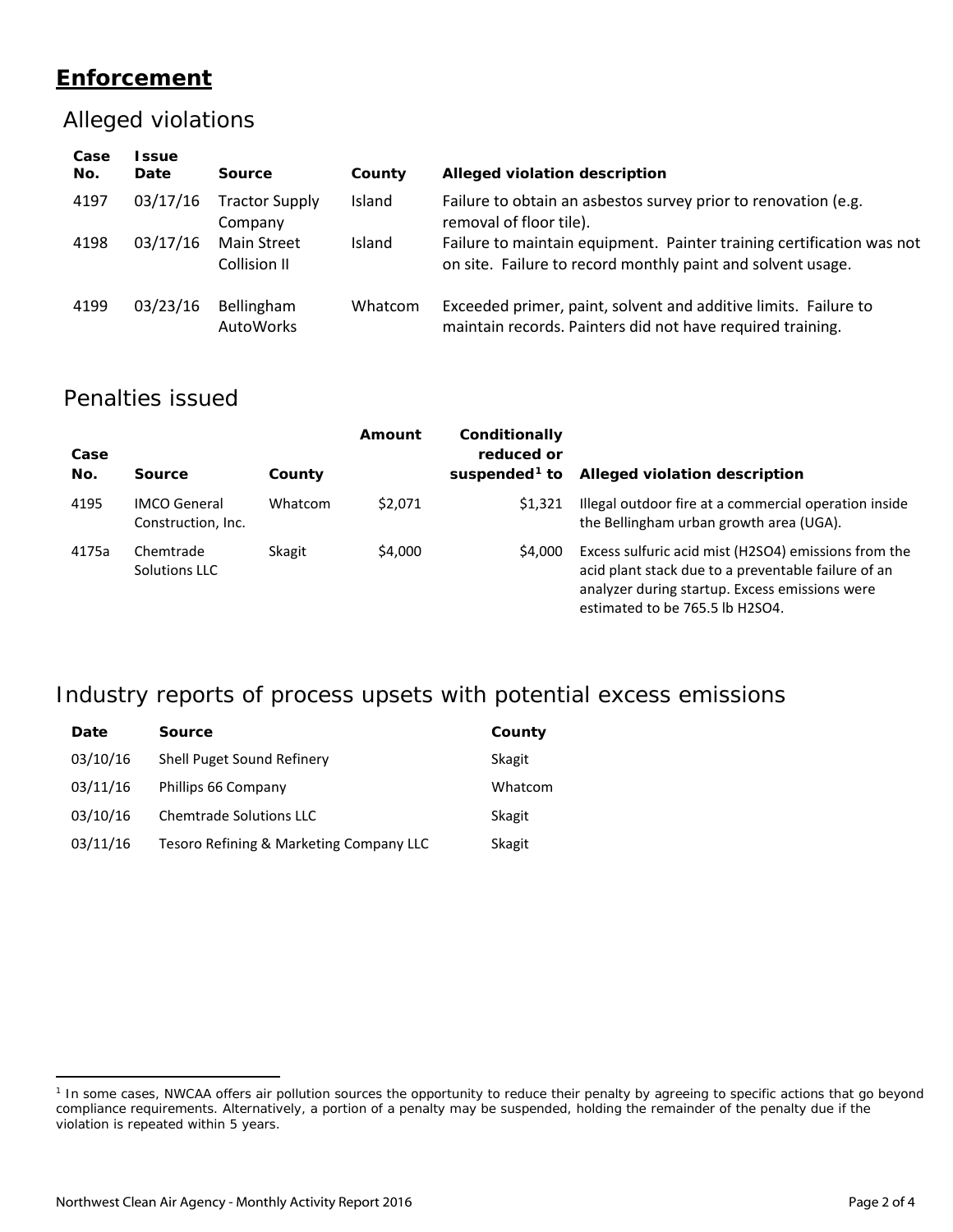# Complaint summary

| Industrial Emissions                  | 1  |
|---------------------------------------|----|
| Information call                      | 1  |
| Marijuana                             | 2  |
| Odor                                  | 9  |
| Outdoor burning                       | 6  |
| Smoke                                 | 1  |
| Woodstove                             | 9  |
| <b>TOTAL:</b> (unique for the period) | 29 |